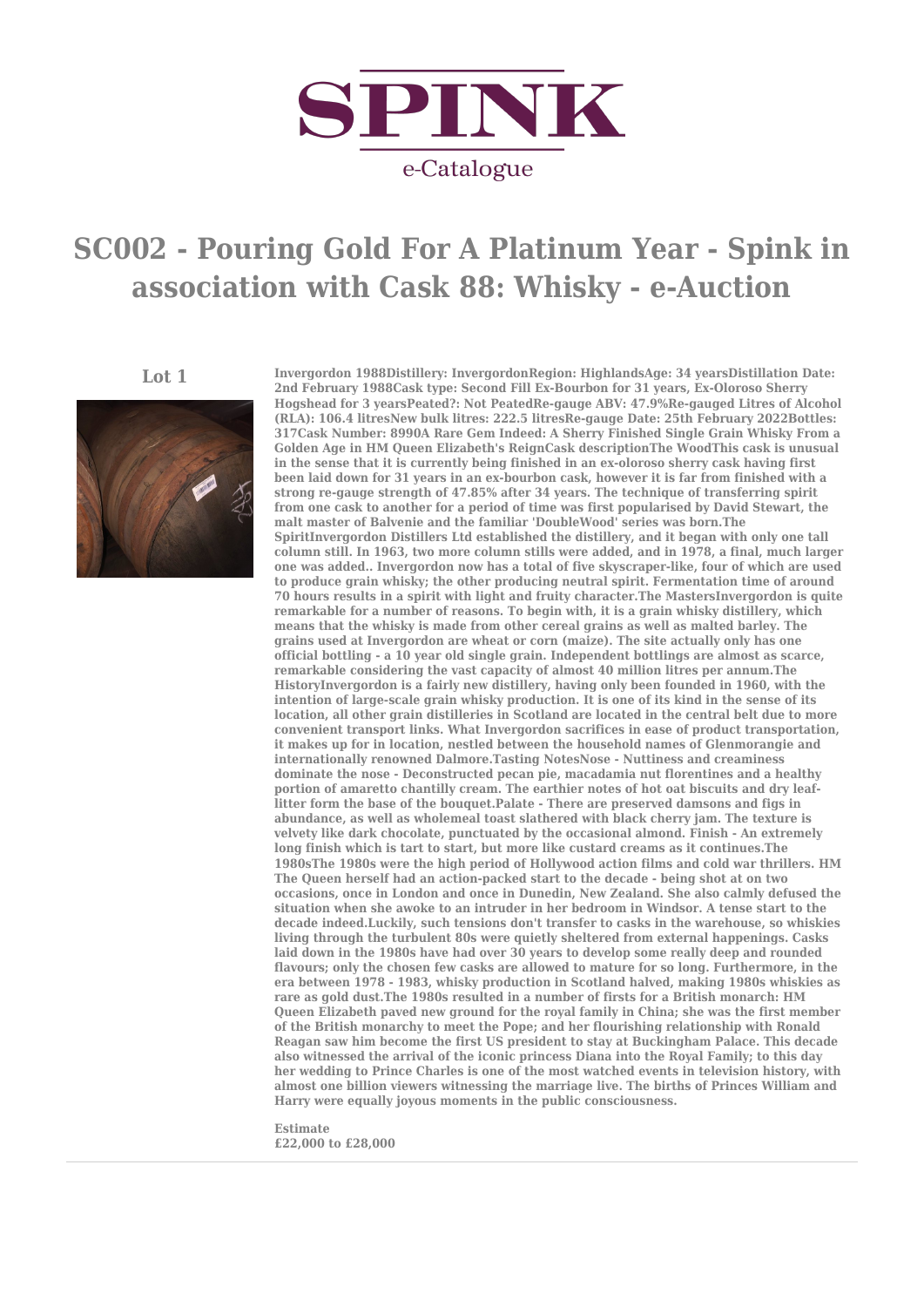

**Lot 2 Springbank 1996Distillery: SpringbankRegion: CampbeltownAge: 25 yearsDistillation Date: 25th October 1996Cask type: First Fill SherryPeated?: YesRe-gauge ABV: 49.2%Re-gauged** Litres of Alcohol (RLA): 62.0 litresNew bulk litres: 125.5 litresRe-gauge Date: 17th May **2022Bottles: 180Cask Number: 567Stored at Springbank distilleryFirst Fill Sherry Cask Filled in an Era of Modernisation for the Monarchy, from a Distillery of Tradition Cask descriptionThe WoodIn recent years, Springbank have experimented with several different cask maturation and finishes, including rum, madeira and red wine. This is in stark contrast to the trend over a quarter of a century ago when this cask was filled. There was far less experimentation and the vast majority of casks being filled would have been exbourbon or 2nd and 3rd fill sherry. It is therefore unusual to see this first fill, bursting with flavour cask with a strong re-gauge just under 50% from this period.The SpiritSpringbank's spirit is somewhat of an anomaly: where most distillers and distilleries are striving for clinical consistency and repeatability, Springbank does the opposite. Romanticism, Traditionalism, or Stubbornness, this attitude has seen Springbank win loyalty and following. Three different styles of spirit are produced at the distillery: Hazelburn, which is triple distilled and unpeated; Springbank, which is double distilled and lightly peated, and finally Longrow, which is 2.5 times distilled and heavily peated. Despite the immense effort of this, especially considering their small capacity, Springbank continues to release all three expressions, offering a variety of drams that sets them apart from the rest.The MastersSpringbank is the only Scottish distillery to complete 100% of the production process on site, with human involvement at each and every stage. The traditional methods employed by Springbank do not come at the cost of innovation; three years after this cask was filled in 1999 the world's first organic single malt was launched: 'Dha Mhile' meaning 2000 in Gaelic, as a celebration of the millennium. The HistoryCampbeltown's whisky region status has gone through a turbulent history. Since the start of the 20th century, when over 50 distilleries were in operation, whisky production has been on the decline in Campbeltown. Prohibition and World Wars saw this figure drop to just two operational distilleries by the early 2000s. When presented with the prospect of joining either the Highlands or the Lowlands, or losing regional status, Springbank chose option three and opened another distillery, Glengyle. Operational for approximately 6 weeks of the year, this project allows Campbeltown to remain a whisky region, another example of Springbank's dedication to the provenance of the industry and Campbeltown.Tasting NotesNose - Plum frangipane in shortcrust pastry, prunes and dates, rye bread, eucalyptus, a rich nuttiness that betrays the age of this well-matured liquid.Palate - Less sweet than imagined. Cherry tobacco, Bitter chocolate, kumquats. Chartreuse. Tannins.Finish - Long and complex: this is a whisky that is showing its age, and the first fill Oloroso sherry cask is leaving a lasting impression.The 1990sA time of modernisation for many, HM The Queen included. In the 90s, the Crown began to make voluntary payments in line with income and capital gains taxes, a reconciliation of the role of the monarchy in a world heading for the 21st century. The death of the Princess of Wales was a great shared tragedy; most people remember exactly where they were when the news broke. On a happier note, HM Queen Elizabeth II also celebrated her golden wedding Anniversary with Prince Philip, her greatest source of comfort and stability during her reign.Modernisations happened within the whisky industry and, in the 90s, the distilleries were ramping up again with the resurging popularity of Scotland's spirit. But, like the house of Windsor, they kept their reinventions subtle - their strength comes from unbroken traditions. Especially Springbank, which features in this auction.Casks from this era are in short supply, quite simply because their sibling casks have long been bottled and enjoyed.**

> **Estimate £110,000 to £150,000**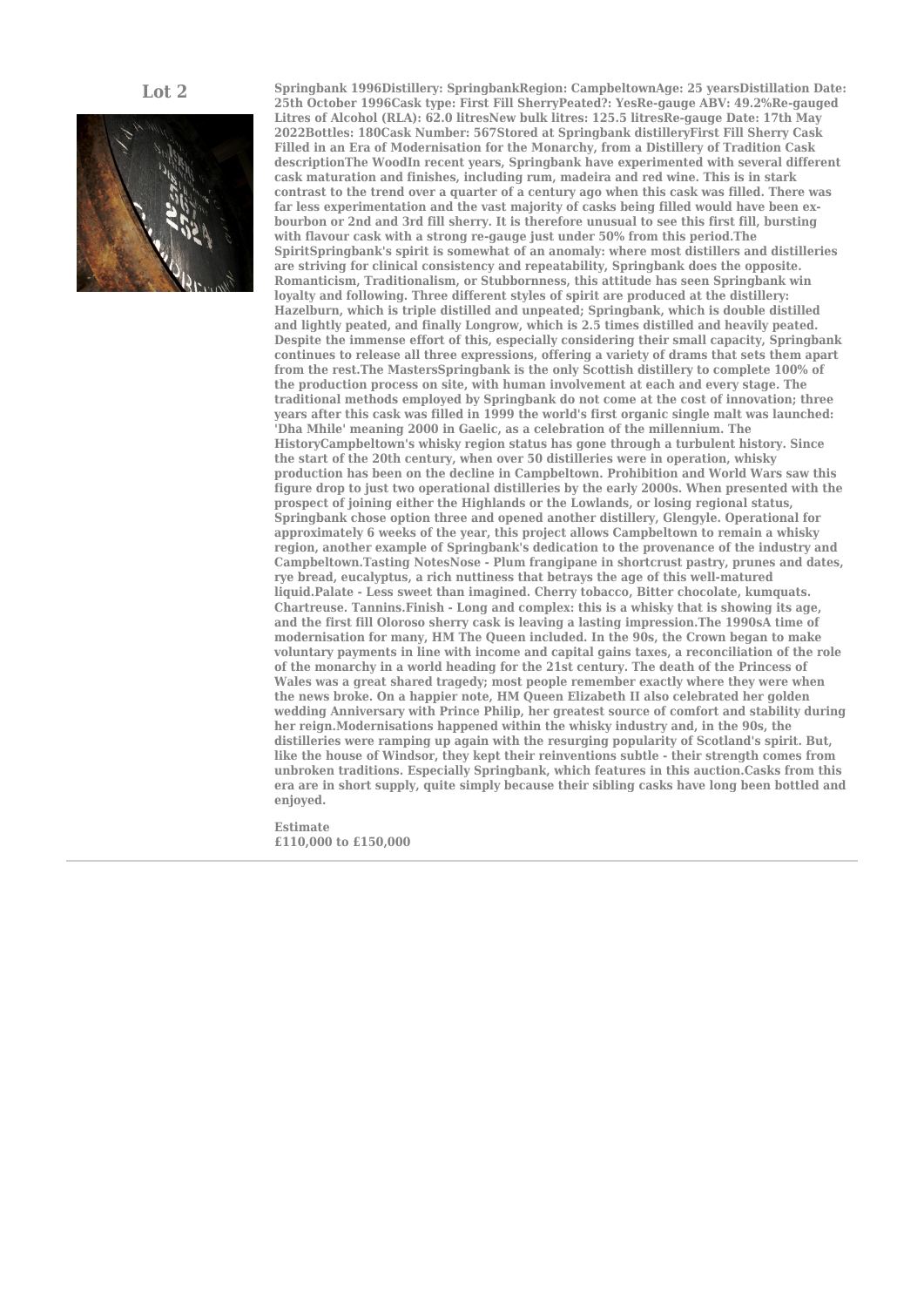

**Lot 3 Bruichladdich 2002 Distillery: BruichladdichRegion: IslayAge: 19 yearsDistillation Date: 15th July 2002Cask type: First Fill Ex-BourbonPeated?: NoRe-gauge ABV: 54.8%Re-gauged** Litres of Alcohol (RLA): 86.2 litresNew bulk litres: 156.0 litres Re-gauge Date: 17th June **2019 (Regauge Pending)Bottles: 222 Cask Number: 503Stored at Bruichladdich distilleryFilled Around HM's Golden Jubilee, A First Fill Ex-Bourbon Cask From an Islay Distillery of DistinctionCask DescriptionThe WoodBruichladdich source their ex-bourbon casks from Jack Daniels, Heaven Hill, Jim Beam or Old Grandad, so we can say with certainty that this wood came from one of these American distilleries. Quercus alba (white oak), commonly known as American oak, is the type of wood maturing Bruichladdich's spirit, and on this occasion it is a first fill cask bourbon cask which normally displays vanilla, butterscotch and tropical fruit notes."This type of cask matures whisky at a good, consistent pace; contributes sweetness, creaminess and spice flavours; while also leaving more room for the distillate to express its character than you get with virgin oak.- Jane Carswell (Bruichladdich 2020)The SpiritBruichladdich is a unique example of a distillery which still uses traditional methods in the majority of their whisky production. There are no computers used in the distilling process and it uses the largest mash tun in the industry, which dates back to the distillery opening in 1881.The MastersJim McEwan, who began his career in whisky in 1963 as an apprentice cooper at Bowmore distillery, and has over 50 years experience in the whisky industry, is likely to have overseen the filling of this cask on the overcast 9th of June 2008. During his tenure as distillery manager, he was instrumental in the reopening of Bruichladdich after the distillery was mothballed in the 1990s and since has also been a pioneer of barley experimentation. Included in his long list of achievements is his creation of the most heavily peated spirit to run off a Scottish still (Octomore), which released in April 2008 and now is a consistent release from Bruichladdich.The HistoryIt is fitting that this cask is available at our Pouring Gold For A Platinum Year auction as it was filled just 5 months after Her Majesty celebrated her Golden Jubilee. Bruichladdich are also making history in the present, their drive for a more sustainable process has seen them become the first Scotch whisky distillery to be a certified B Corporation. When asked if Bruichladdich are protective about the fact they are the only distillery to boast this credential, brand ambassador Abi Clephame noted 'that is absolutely the opposite of the point of this community and we are a community and its about growing that and using our business to have meaningful impact' - an extremely refreshing attitude in a competitive market.This first fill bourbon barrel was re-gauged in July 2019 a hair under 55% ABV, so has held its strength well and could potentially continue maturation for many years. Expressions of aged Bruichladdich in ex-bourbon barrels similar to this have enjoyed incredible success and popularity; for example, several of the Black Art releases can trace their roots back to ex-bourbon casks similar to the one here at auction.The 2000sIf the 1990s were a time of recovery and reinvention, then the following decade provided the ideal conditions for growth - for both the British monarchy and the Scotch whisky industry. Economic recession and distillery closures in the preceding two decades were a drastic setback for the industry, from which it bounced back in the 2000s, as distilleries started opening in great numbers up and down Scotland.The decade began darkly for HM Queen Elizabeth, with the deaths of her sister Princess Margaret and, shortly after, her mother in February and March 2002 respectively. Her Golden Jubilee, celebrating her half-century on the British throne, came quickly on the heels of this period of mourning. The Queen was greeted with an outpouring of public support, in recognition of her role not only as a head of state unfailingly dedicated to her public duty, but also a loving daughter, sister, mother and grandmother. In April 2009, mere weeks before our Whitlaw cask was filled, Prince Philip became the longest-serving British royal consort, another timely reminder of our Queen's dual responsibility to the state and family and a celebration of the man who was a source of great support, joy and comfort to HM The Queen throughout her reign.**

> **Estimate £45,000 to £60,000**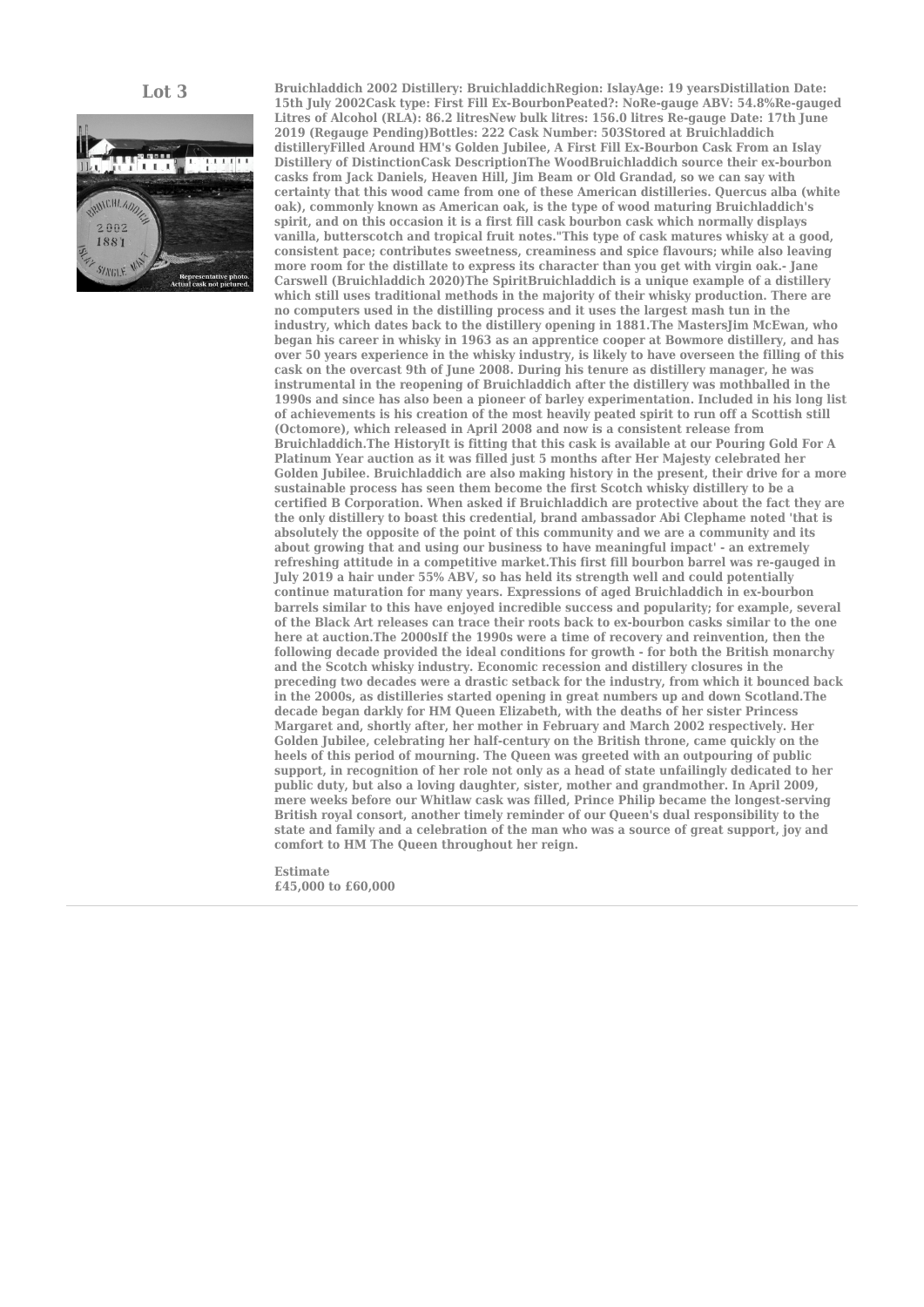

**Lot 4 Whitlaw 2009Distillery: Whitlaw/Secret OrkneyRegion: IslandsAge: 13 yearsDistillation Date: 5th May 2009Cask type: Refill Bourbon HogsheadPeated?: Lightly PeatedRe-gauge** ABV: 59.0%Re-gauged Litres of Alcohol (RLA): 134.5 litresNew bulk litres: 228.0 litresRe**gauge Date: November 2020Bottles: 325Cask Number: 1016A Much-Loved Island Malt Whose Distillation Marks a Milestone for Prince PhillipCask descriptionThe WoodOwners Edrington have built up excellent relationships with suppliers of both ex-bourbon and exsherry casks, and have a system of selection to ensure that it is only the best-in-class casks that hold spirit from distilleries within its portfolio. The mellowed honey notes from patient hogshead maturation get deeper over time.It is worth considering that this distillery has demonstrated time and time again that their whisky can benefit from an extremely long maturation without having to sacrifice strength; We have seen a pair of 40 year old expressions were released both with an ABV approaching 50%.The SpiritThe water used in the production of this spirit is drawn from Cattie Maggie's Spring, half a mile away from the distillery - it is held in a disused Walliwall quarry before being piped to the distillery. This spring provided an oasis for generations of distillers on Orkney well before the establishment of an official distillery.The peat used is cut from the Hobbister Moor, a stretch of land maintained by the distillery. The lack of trees on Orkney encourages the peat to form mostly from heather, giving the spirit a distinctly floral and heathery smokiness. Projections based on current usage show that this source of peat is likely to last for a further 300 years.The MastersThe distillery manager when this cask was filled was Russell Anderson, whose career in whisky began over 40 years ago, in 1978, at The Glenrothes distillery. He enjoyed a brief spell on Orkney from 1995 - 1998 and then returned as distillery manager in 2000 where he remained for 12 years, before moving on to become distillery manager for Macallan."I will always have a special place in my heart for Highland Park and of course it is a great dram!"- Russell Anderson 2012The HistoryThis distillery is one of only seven in Scotland to still make partial use of its own floor malting - an impressive achievement considering the significant production capacity of 2.5 million litres of alcohol per year, and the fact that 20% is still malted in this traditional fashion.In addition to the unique spirit of this distillery, their modernised approach to marketing has allowed them to permeate into further markets. An example of this is an increase in non age statement whisky, and the renaming of their core range with reference to the Vikings who settled on Orkney: An elegant way of incorporating Orkney's rich history into the modern era.Buyer's note: Whitlaw is a pseudonym for a secret Orkney distillery. When bottled, the label may refer to the distillery's brand name in this way: "distilled at Highland Park distillery', as long as it's not overly prominent.The 2000sIf the 1990s were a time of recovery and reinvention, then the following decade provided the ideal conditions for growth - for both the British monarchy and the Scotch whisky industry. Economic recession and distillery closures in the preceding two decades were a drastic setback for the industry, from which it bounced back in the 2000s, as distilleries started opening in great numbers up and down Scotland.The decade began darkly for HM Queen Elizabeth, with the deaths of her sister Princess Margaret and, shortly after, her mother in February and March 2002 respectively. Her Golden Jubilee, celebrating her half-century on the British throne, came quickly on the heels of this period of mourning. The Queen was greeted with an outpouring of public support, in recognition of her role not only as a head of state unfailingly dedicated to her public duty, but also a loving daughter, sister, mother and grandmother. In April 2009, mere weeks before our Whitlaw cask was filled, Prince Philip became the longest-serving British royal consort, another timely reminder of our Queen's dual responsibility to the state and family and a celebration of the man who was a source of great support, joy and comfort to HM The Queen throughout her reign.**

> **Estimate £13,000 to £17,000**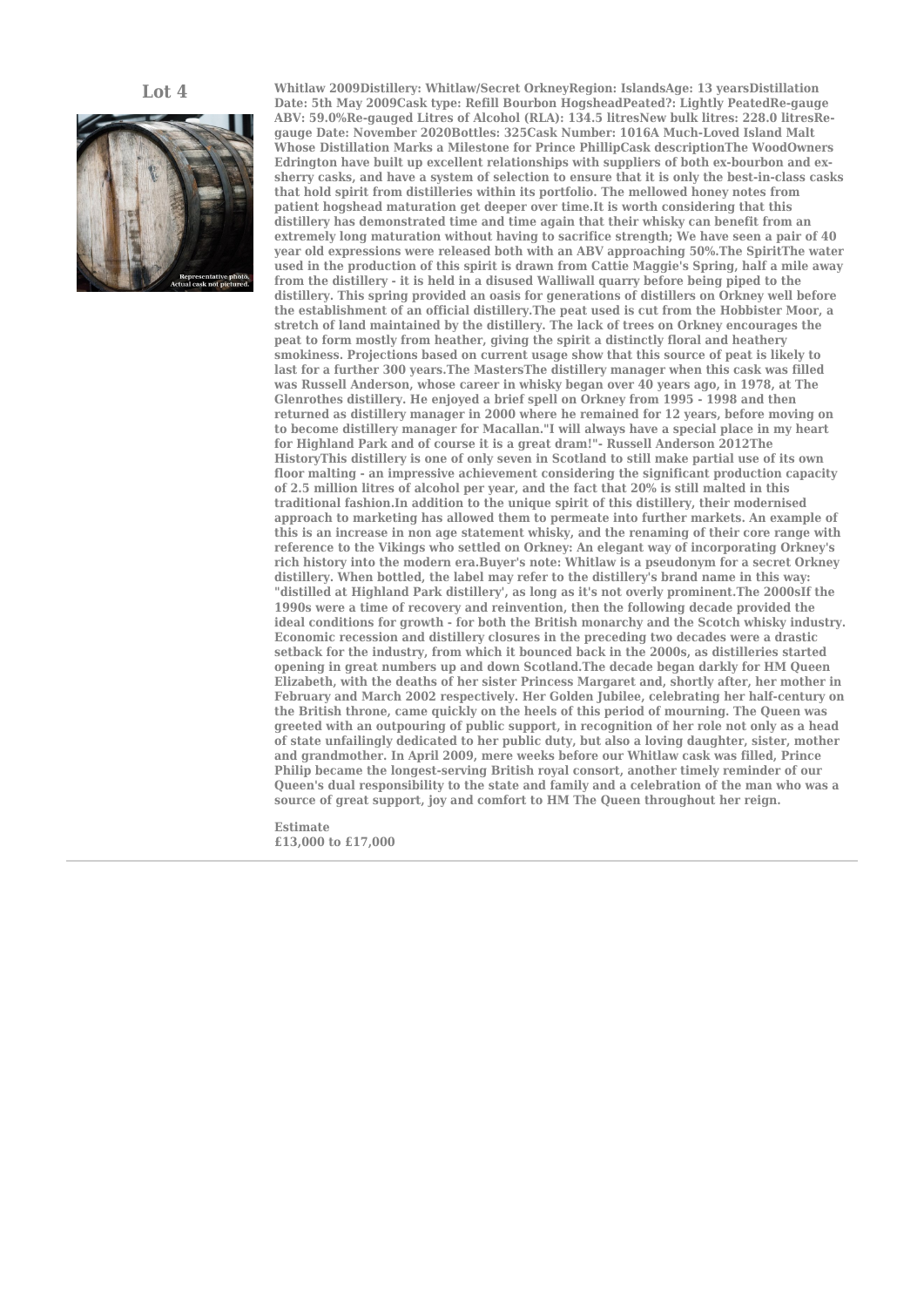

**Lot 5 Ben Nevis 2013 Distillery: Ben NevisRegion: HighlandsAge: 9 yearsDistillation Date: 15th May 2013Cask type: Refill Bourbon HogsheadPeated?: Not PeatedRe-gauge ABV: 61.7%Regauged Litres of Alcohol (RLA): 89.1 litresNew bulk litres: 142.8 litresRe-gauge Date: 17th December 2021Bottles: 204Cask Number: 145Stored at Ben Nevis distilleryThe Quintessential Highland Whisky Distilled in an Era of Celebration for the British MonarchyCask descriptionThe WoodBen Nevis has only one core product, a 10 year old matured in a mixture of ex-bourbon and ex-sherry casks. This refill bourbon cask is akin the ones used in the core releases and has held its strength extremely well: after nine years of maturation the strength still sits at 61.7%. The regauge strength and the expected bottles from this refill cask are both promising for a long-term investment and the 10 year old is regarded extremely highly among whisky aficionados. The SpiritThe distillation process at Ben Nevis Distillery is slow and steady. The distillery employs the minimum fermentation time (48 hours) and the result is a spirit which has a rich, ripe and chewy texture. Water is drawn from the Allt a Mhullin ( al - ta - voo - lin ), which originates from two pools of snowmelt - the Coire Leis and Coire na' Ciste - on the highest peak in Britain, and flows down through peat soil and granite giving it a soft character.The MastersColin Ross is an icon within Scotch whisky production; inducted into the Whisky Hall of Fame in 2015; his career spanned over 55 years in the industry. He began in 1965, polishing the corridors at Strathisla with the lofty title of Assistant Manager."I started on January 2nd 1963, and I think they'd forgotten I was coming. The Manager opened his office store cupboard, my hopes rose, but he produced a giant tin of wax and left me to get on with it!"- Colin Ross, Ben Nevis Distillery Manager (2005)During his time at Ben Nevis distillery he worked tirelessly to promote the single malt brand and worked closely with his colleagues in Japan to ensure the highest quality of spirit was sent over.The HistoryIn 1989 the Japanese distiller Nikka bought the distillery. Today the spirit is still produced in the old fashion to be fruity, rich and oily. Wooden washbacks, and yeasting by distiller's yeast in bags, set the basis for the developments of flavours."Fermentation sets the basis of quality "Managing Director Colin Ross.This cask is an opportunity to purchase some of the last spirit filled by Colin Ross and at the time this cask was filled around 75% of the spirit produced at Ben Nevis distillery was being shipped across to Japan for maturation and used by The Nikka Whisky Distilling Company in their portfolio.Tasting NotesNose - A gorgeously sweet, and slightly sharp nose. Lemon polenta cake with lime zest opens the way, followed by milk chocolate-covered raisins and a last wisp of gorse blossom.Palate - The sweetness returns as stone fruits, especially peaches and apricots. There's also an aromatic dive into birch and pine resin. Pink-peppered grapefruit rounds it out. A certain waxiness melds the flavours together.Finish - Long and zesty finish. A burnt toffee aroma fades the slowest.The 2010sThe London 2012 Olympics was an occasion for the United Kingdom to appear on the world stage, and HM Queen Elizabeth took the opportunity to show her playful side. She made a dramatic entrance at the Opening Ceremony alongside Daniel Craig's James Bond - cementing her identity as a perceptive, modern monarch in the public eye.The 2010s were a momentous decade for the Scotch whisky industry. Up until this point, the history of Scotch whisky had followed some quite distinct peaks and troughs. If following this pattern, we would've expected to have seen a decline in the industry throughout this decade, but the opposite was true: Scotch whisky grew enormously in the 2010s, and bolstered its position in the spirits industry as a force to be reckoned with.The Royal Family had a similarly strong decade, with the weddings of princes William and Harry in April 2011 and May 2018 respectively. In 2012, HM The Queen celebrated her Diamond Jubilee, and in 2015 passed a momentous milestone to become the longest-reigning British monarch and female head of state in the world.**

> **Estimate £11,000 to £14,000**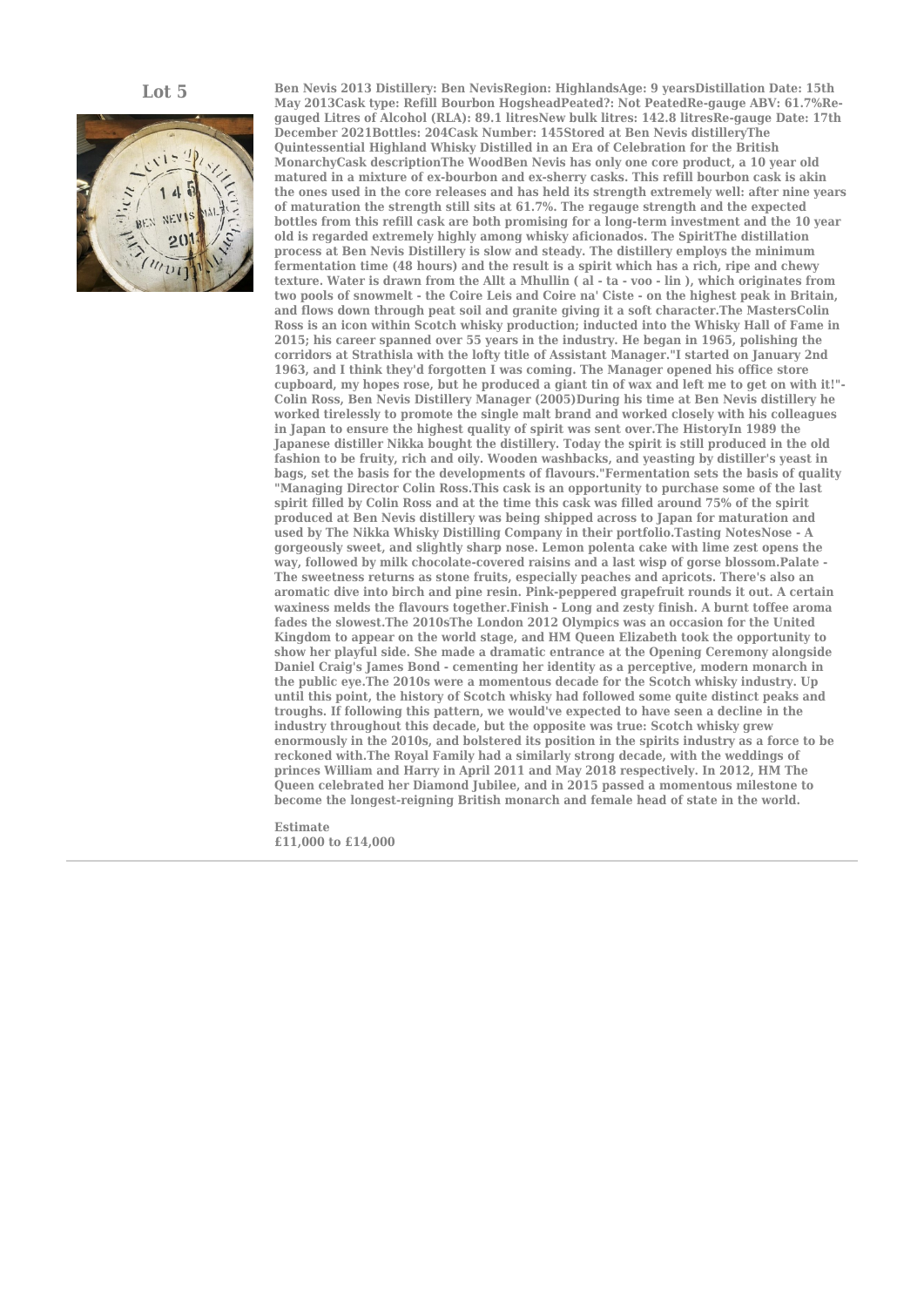

**Lot 6 Staoisha 2017 Ex-BourbonDistillery: BunnahabhainRegion: IslayAge: 5 yearsDistillation Date: 20th February 2017Cask type: First Fill Ex-Bourbon (Jim Beam)Peated?: Heavily** PeatedRe-gauge ABV: 62.9%Re-gauged Litres of Alcohol (RLA): 113.9 litresNew bulk litres: **181.0 litresRe-gauge Date: 21st December 2021Bottles: 258Cask Number: 21654A Sister From Staoisha to Mark HM The Queen's Sapphire Jubilee in 2017: A Peated Islay Malt in a First Fill Bourbon CaskCask descriptionThe WoodThe cask here is a First Fill Ex-Bourbon barrel from the internationally recognised Jim Beam distillery in Kentucky. Similar casks of this age have been snapped up and released by several independent bottlers such as Gordon & MacPhail and Douglas Laing, however rarely seen beyond 5-10 years old. The regauge strength of this cask after 5 years of 62.9% indicates that there is potential for this cask to continue maturation for many years and produce a one-of-a-kind whisky.The SpiritStaoisha is a heavily peated malt produced at the Bunnahabhain distillery. Currently, about 20% of Bunnahabhain's production is peated and undergoes two fermentation cycles designed to optimise efficiency. Ferments on Mondays and Tuesdays last for 48 hours so that the wash can be distilled that same week. Ferments on Wednesdays, Thursdays and Fridays last for 110 hours so that they are ready for distillation the following week. The spirit made from the two different fermentations are blended together before being laid to wood.The stills are also the tallest on Islay and, at 20 feet 10 inches, among the tallest in the industry. This causes more reflux and increased copper contact, resulting in a lighter malt. That's the primary reason why Bunnahabhain's peated whiskies are so different from their historic antecedents. Rather than being oily and pungent, Bunnahabhain's current peated offerings are drier and lighter with a more pronounced peppery influence.The MastersThe distillery manager when this cask was filled 5 years ago was Andrew Brown whose journey with Bunnahabhain began in May of 1988, when the distillery found itself short-staffed for unloading malt boats that came into their famous pier.'After helping out on a few occasions, I was given a full-time role as warehouseman, and joined the small, hardworking team. Over the years, I was lucky enough to gain experience in most other areas of the distillery. From the summer of 1989, I worked in both the warehouse and mash house, as the relief mashman.'Andrew Brown (2017)He also remarks that this style of Bunnahabhain is typical of Islay but not necessarily this distillery and that he particularly likes peated Bunnahabhain paired with local Scottish oysters.The HistoryEstablished in 1881 on a remote corner of Islay, Bunnahabhain is perhaps the most exposed distillery to the elements and in 2019 undertook a colossal redevelopment and facelift of the visitor centre offerings costing upwards of 14 million pounds. This exposure has seen popularity of the distillery grow; however, compared to other household names from the tiny island, it is still somewhat unknown.'It is like a sleeping giant quietly working away producing its gentle style of whisky, slowly gaining more respect and distinction as the years go by.'Andrew Brown (Distillery Manager 2017)The 2010sThe London 2012 Olympics was an occasion for the United Kingdom to appear on the world stage, and HM Queen Elizabeth took the opportunity to show her playful side. She made a dramatic entrance at the Opening Ceremony alongside Daniel Craig's James Bond - cementing her identity as a perceptive, modern monarch in the public eye.The 2010s were a momentous decade for the Scotch whisky industry. Up until this point, the history of Scotch whisky had followed some quite distinct peaks and troughs. If following this pattern, we would've expected to have seen a decline in the industry throughout this decade, but the opposite was true: Scotch whisky grew enormously in the 2010s, and bolstered its position in the spirits industry as a force to be reckoned with.The Royal Family had a similarly strong decade, with the weddings of princes William and Harry in April 2011 and May 2018 respectively. In 2012, HM The Queen celebrated her Diamond Jubilee, and in 2015 passed a momentous milestone to become the longest-reigning British monarch and female head of state in the world.**

> **Estimate £5,000 to £6,500**